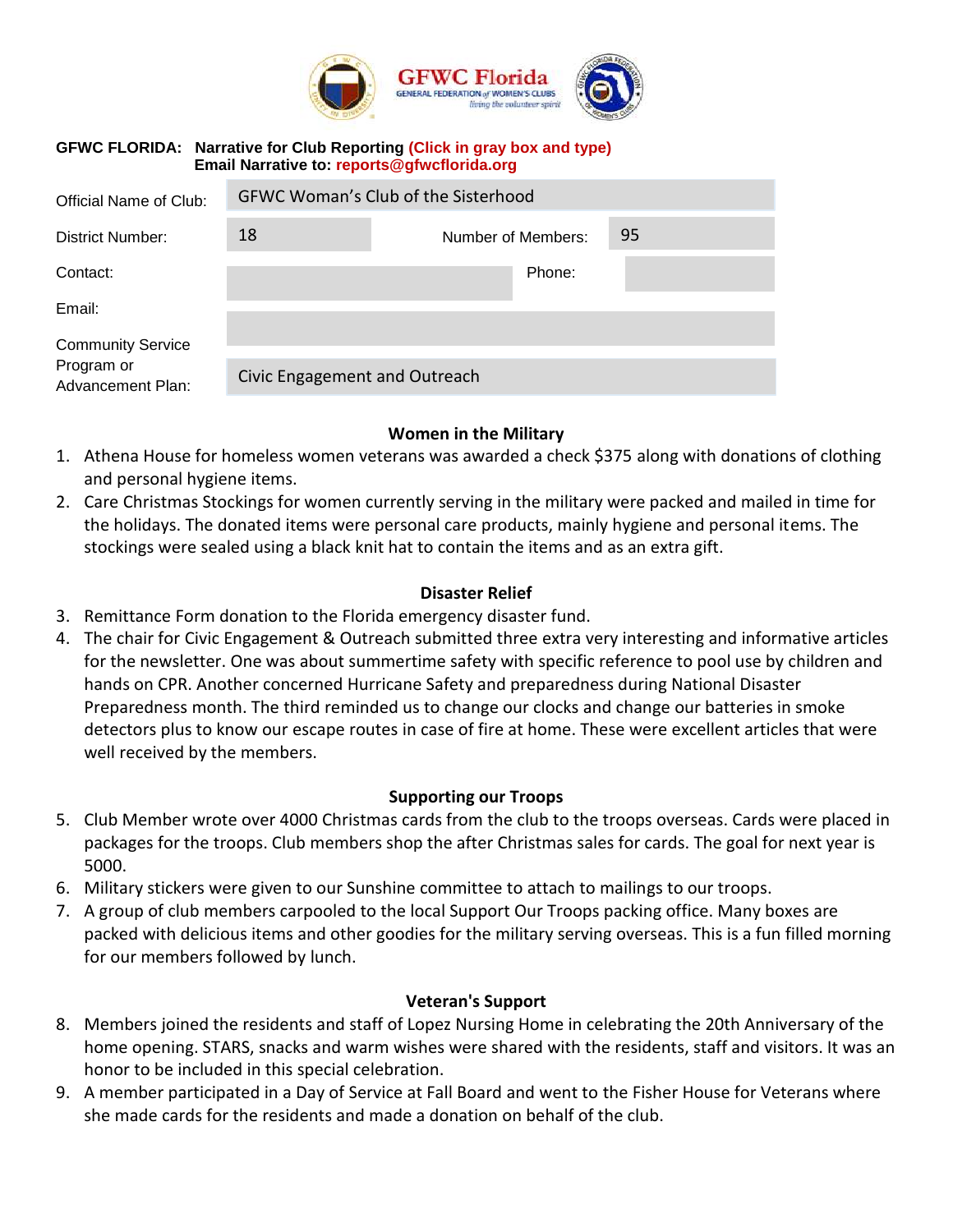- 10. Our STARS for Veterans program has continued to grow this past year. The club members used embroidered stars from worn flags along with a message, both inserted in a plastic case so the star can be kept in a pocket without fear of it getting wet or ruined. The saying is "I am part of our American flag that has flown over the USA. I can no longer fly. The sun and winds caused me to become tattered and torn. Please carry me as a reminder that You are not forgotten" Thank you from GFWC Lutz-Land O' Lakes Woman's club. Stars have been given to family and friends, veterans at the Honor Flights, nursing homes, hospitals and currently serving military. Our members even take them on vacation and hand them out to veterans and serving military that they meet in restaurants! Over 400 STARS were distributed in 2019.
- 11. Our members have attended three returning Honor Flights at St. Petersburg Airport. Flags were waved, hands shaken, and star packets distributed. It was a very emotional moment for everyone.
- 12. Funds have been reserved with the aim of sending one of our members as a guardian on an Honor flight in the near future. Members had to write a letter explaining why they would be the best person to receive this. A member has now been chosen and will have their name submitted for a flight next year.
- 13. A group of our members attended the Veteran's Day Memorial Service in Tampa.
- 14. Club members participated in the Wreaths Across America event. Each member laid multiple wreaths on veterans' graves, each member reading aloud the name of the veteran to honor them. A donation was made for the purchase of 10 wreaths.

### **Support of Local Veteran's Nursing Home**

- 15. Club members bought, donated and numbered over 400 bottles to be used for the Tombola game held at our annual Arts and Crafts Show. It's a crazy game of chance; numbers are drawn to determine if you win a prize and if so, the prize you get. Prizes could be anything from shampoo to champagne. The customers loved it and many came back for some more chances.
- 16. Members presented \$2,000.00 raised by the Tombola event to the veterans residing in Lopez Nursing Home. This funding goes to the veterans for their enjoyment.
- 17. Club members wrote Christmas cards and other greeting cards that were given to the Lopez Nursing Home residents.
- 18. Club members attended each of the nine monthly bingo evenings at the Lopez Nursing Home. This is a lovely evening to interact with our local veterans; they enjoy sharing their stories. The bingo players are excited to win their dollar bill.
- 19. In June and July our members bring our Juniorettes to the bingo evenings at Lopez. The girls bring strawberry shortcakes to be served after the games. They all have a great time.

### **First Responders**

- 20. We purchased, assembled and delivered 6 beautiful baskets containing a selection of fruit, snacks and energy bars to local firefighters to say thank you for their services throughout the year. They were touched that we showed our appreciation in this way.
- 21. Gift boxes and donuts were delivered to six local fire stations in remembrance on 9-11. We are getting to be popular guests at these fire stations!

### **Scouts and Civil Air Patrol**

- 22. Boy Scout Troop 12 was a tremendous help to us throughout the year. They are the setup, clean up and pack it up crew at many of our events. Four members attended the Boy Scout meeting in January and presented them with a check for \$500. It was good to present this check in front of the entire troop so they call all hear how appreciated they are.
- 23. A donation of \$200 was made to the North Tampa Civil Air Patrol Squadron to thank them for their help at various events.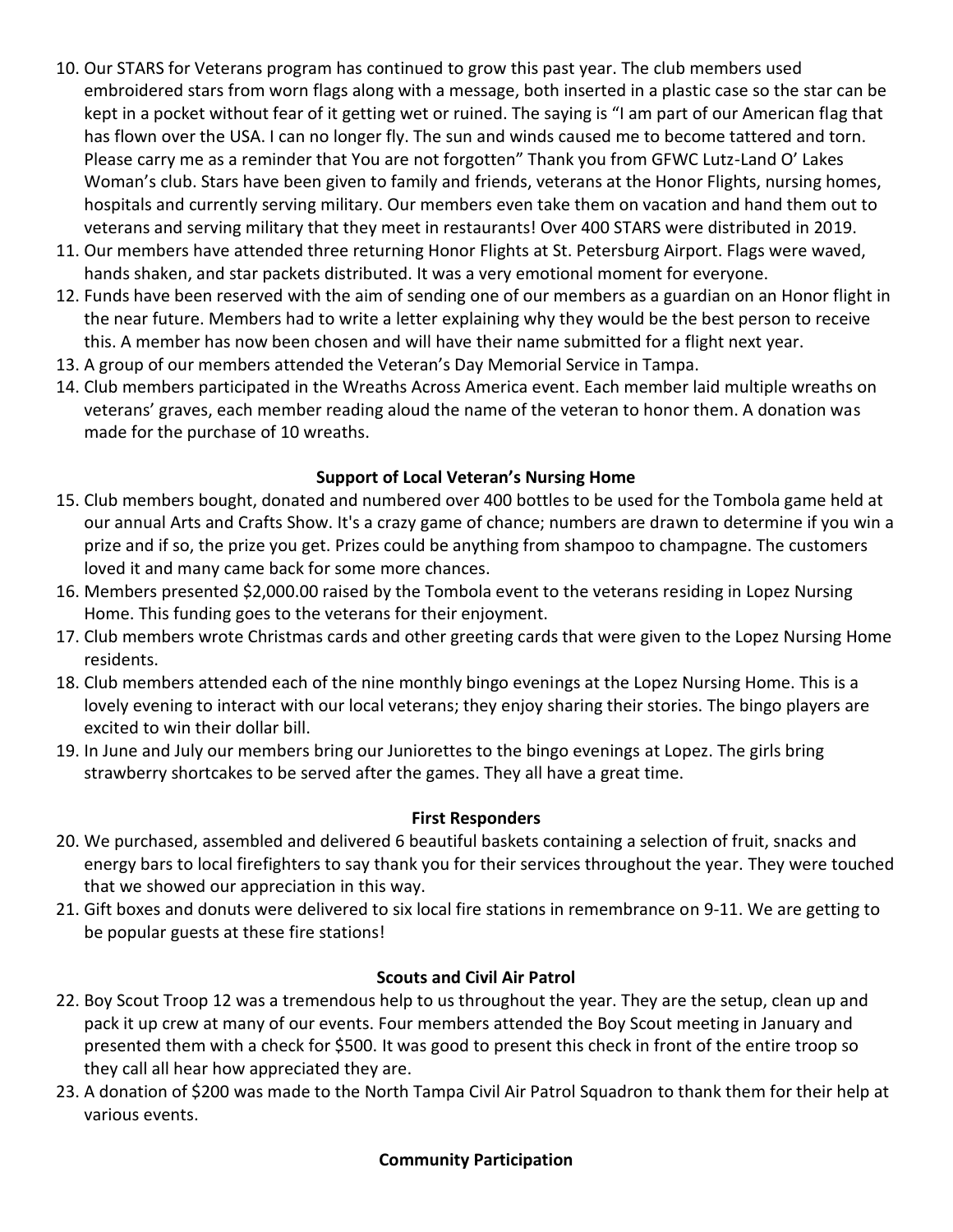- 24. Members assisted with the placement of American flags on the veterans' graves at the Land O'Lakes and Jewish cemetery on Memorial Day.
- 25. Many club members took part in the 9/11 Patriot Day Flag Waving event held in front of the Old Lutz School. One passer by actually parked his vehicle and came over to us to say how much he appreciated us acknowledging this event in this way.
- 26. Money was donated to Heritage Park Community Center to purchase candy for their Safe Trunk or Treat Halloween event.
- 27. Heritage Park Community Center held an Easter Egg Hunt for the local children. We provided the plastic eggs there were filled with candy and coins.

#### **Guv'na Race**

- 28. The Club voted to sponsor a member of our club as the Guv'na candidate. Multiple events, such as bingo, a tea party, Fun and Games event, Brew Town Burger eat and donate and an Indoor Picnic were all organized by Club members in support of our candidate.
- 29. \$50 was donated to our Lutz Guv'na candidate to kick start her campaign. One of our artistic members made a diamond shaped prize out of fifty \$1 bills.
- 30. Members put on their green club shirts and joined in the fun Guv'na debate at the start of the Guv'na race. Our club asked many planted questions while cheering and booing the answers.
- 31. The amount of money raised by each Guv'na candidate is totaled on 4th July and the winner is announced. Following this, the money raised is distributed between many local charities and service groups. Six members attended the Grant Distribution meeting. We were delighted that our candidate raised a total of \$2019.90 and from the total our club was given a \$1500 grant. We were thrilled.

### **4th of July**

- 32. Club members organized, managed and sponsored the Annual 4th July Celebration for Lutz including attending regular meetings with members of the county and other service organizations in the community.
- 33. Our support the day of 4th of July event included painting the parade route and 5k race markers, setting up the emcee and DJ, and renting a fleet of golf carts to help attendees during the day.
- 34. The newsletter editor for our club put in a little over time designing and printing the programs handed out to parade spectators.
- 35. The sweetest and coolest job on July 4th is the set up and judging of the Annual Cake and Pie Contest. We are now on the 3rd generation of bakers and this year they started at age 4; it really has become a family tradition to enter a cake or pie in the contest.
- 36. Vendor and food booths were available for rent from our club for the event. The Boy Scouts were on hand to help with the set up and to show vendors to their spots.
- 37. Our Club purchased candy to be thrown to the children lining the parade route.
- 38. We had our own entry in the parade with members riding on golf carts decorated to the extreme in red, white and blue. Two other members walked in front carrying our huge banner showing our pride in participating in this great event, which draws thousands each year.

### **Miscellaneous**

- 39. Club Held program on Kitchen and fire safety. A first responder gave demonstrations on fire extinguisher use and other helpful tips.
- 40. Members donated items and constructed two beautiful baskets for the luncheons.
- 41. The Pledge of Allegiance to the flag of the United States of America is led by a member at all club meetings.
- 42. Public Issues Committee held Quarterly meetings.
- 43. Member attended Safety Bear Workshop to stuff bears for children who go to our police stations. The bears are given for emotional support.